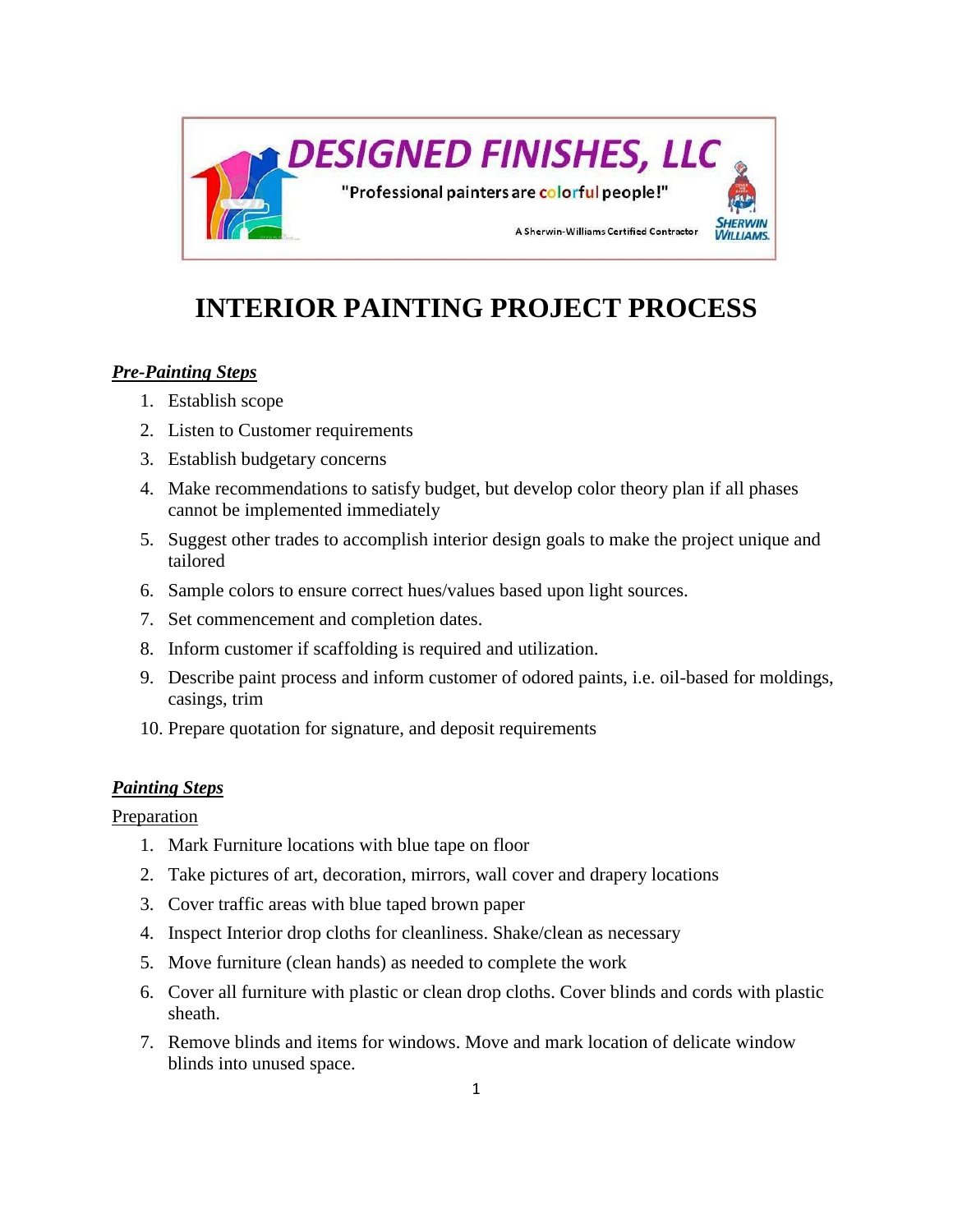

## Tape

- 1. Patch holes. Leave-nail in place for items that will be returned to the wall.
- 2. Cover work area with clean drop cloths. A drop must be under the painter at all times.
- 3. Wipe down all baseboards and clean as necessary to get to a good surface, scuff marks, etc.
- 4. Caulk baseboards, remove old caulk as necessary and apply fresh
- 5. Tape/cover fans, drop-lighting
- 6. Remove faceplates and attach faceplate hardware with tape
- 7. Remove hardware from doors to be painted. Bind hardware components with tape and leave near the location of removal.
- 8. Texture as needed. Prime all textures before paint.

# Paint

- 1. Create mixing and paint prep station with folded drop cloth or blue tarp. Place all paints on the protected area.
- 2. Batch paint before use. Triple check color before combining paints.
- 3. Replace all paint can lids immediately after use and tap down.
- 4. Begin work with dry, clean brushes. Reuse naps as required, seal with plastic if color application is not complete.
- 5. Cut/roll walls in tandem to ensure proper color blend. Minimum overlap of cut/roll to eliminate halo or hat band effect/